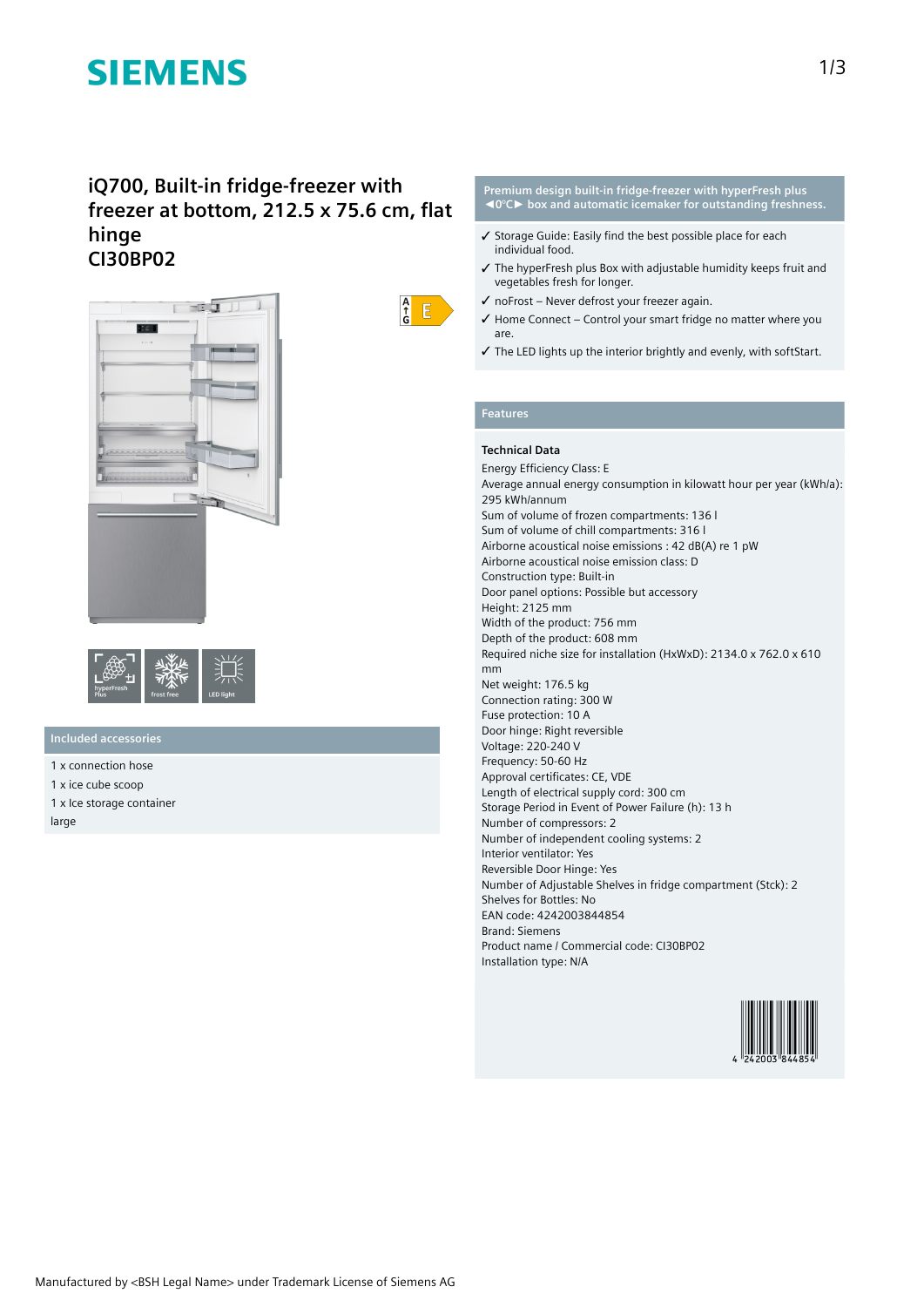# **SIEMENS**

## iQ700, Built-in fridge-freezer with freezer at bottom, 212.5 x 75.6 cm, flat **h i n g e CI30BP02**

### **Features**

#### **Design feature s**

- TFT-Display
- Fully integrated
- $\bullet$  Fixed hinge

#### **Functions**

- Home Connect: iService Remote, Remote Monitoring and Control with Wi-Fi connectivity
- Holiday mode, Sabbath Mode
- Super Cooling: automatic deactivation

#### Design features

- NoFrost, never have to defrost ever again
- Acoustic open door warning system
- Bright interior LED fridge light
- ●

#### Food freshness system

- Interior ventilator
- 1 x hydroFresh drawer humidity controlled vegetable/salad container on telescopic rails for prolonged storage, 1 vegetable/ salad containers

#### **Key features - Fridge section**

- Right hinged door, door reversible
- multiAirflow cooling improves circulation of air around the fridge
- 
- ●<br>● airFresh filter neutralises food odours
- $\bullet$  3 safety glass shelves in fridge compartment of which 2 are height adjustable
- 1 large door shelf, 2 small door shelf
- 1 transparent vegetable container

#### Key features - Freezer section

- Automatic ice cube maker
- Ice cube maker creates 1.7 kg ice cubes per day, storage container holds 3 kg of ice
- Ventilation in plinth, the plinth size can be varied
- Variable plinth adaption
- $\bullet$  Door aperture angle 115 $^{\circ}$
- $\bullet$  Dimensions: 212.5 cm H x 75.6 cm W x 60.8 cm D
- Niche Dimensions: 213.4 cm H x 76.2 cm W x 61 cm D
- Connection value 300 W
- 220 240 V

#### Performance and Consumption

- EU19\_EEK\_D: E
- Total Volume : 4 5 2 l
- Net Fridge Volume : 3 1 6 l
- Net Freezer Volume : 136 l
- Net 4\* compartment volume : 136 l
- Freezing capacity 24h : 14 kg
- Annual Energy Consumption: 295 kWh/a
- Climate Class: SN-T
- Noise Level : 42 dB, EU19\_Noise emission class\_D: D
- Temperature rise time : EU19\_Temperature rise time\_D: 13 H